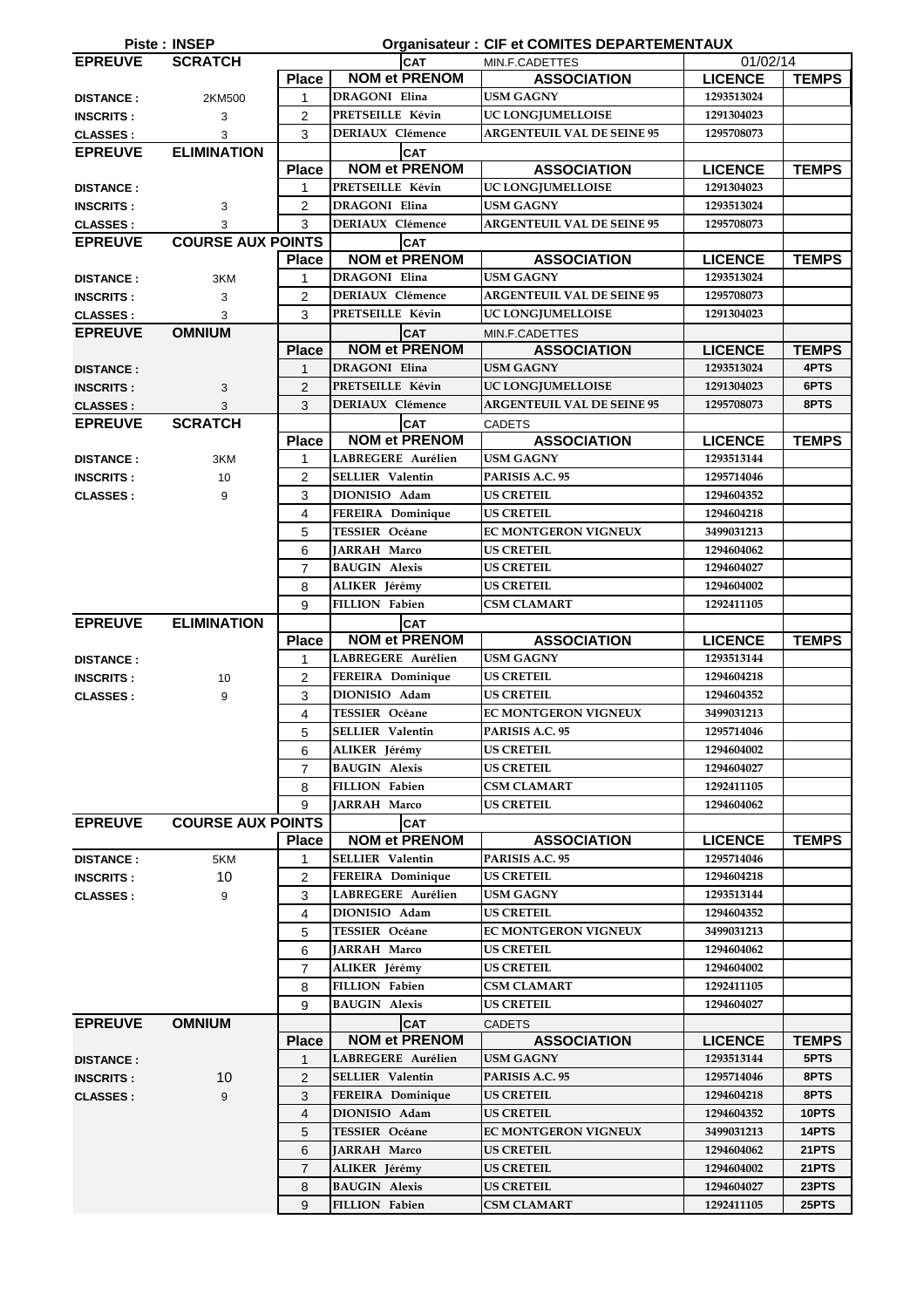| <b>EPREUVE</b>   | <b>SCRATCH</b>           |                         | <b>CAT</b>             | JUN/DEP                      |                |              |
|------------------|--------------------------|-------------------------|------------------------|------------------------------|----------------|--------------|
|                  |                          | <b>Place</b>            | <b>NOM et PRENOM</b>   | <b>ASSOCIATION</b>           | <b>LICENCE</b> | <b>TEMPS</b> |
| <b>DISTANCE:</b> | 5KM                      | $\mathbf{1}$            | <b>MAITRE</b> Florian  | <b>VC AMATEUR ST QUENTIN</b> | 1902199021     |              |
| <b>INSCRITS:</b> | 12                       | 2                       | DUPONQ Mathieu         | <b>USSA PAVILLY BARENTIN</b> | 1776023265     |              |
| <b>CLASSES:</b>  | 11                       | 3                       | <b>FORLER Thierry</b>  | <b>AV THIAIS</b>             | 1294627 EC     |              |
|                  |                          | 4                       | DUMAS Jean-Baptiste    | <b>USM GAGNY</b>             | 1293513 EC     |              |
|                  |                          | 5                       | <b>BLANCA</b> Vincent  | PARIS CYCLISTE OLYMPIQUE     | 1275016086     |              |
|                  |                          | 6                       | RAINTEAU Tristan       | <b>AV THIAIS</b>             | 1294627029     |              |
|                  |                          | $\overline{7}$          | SINQUIN Eric           | <b>VELO CLUB ARPAJON</b>     | 1291308 EC     |              |
|                  |                          | 8                       | PLUMAIN Alexis         | <b>ES GERVAIS LILAS</b>      | 1293516165     |              |
|                  |                          | 9                       | PREVOST Renald         | PARIS CYCLISTE OLYMPIQUE     | 1275016217     |              |
|                  |                          | 10                      | FREBY Thibault         | <b>CSM CLAMART</b>           | 1292411292     |              |
|                  |                          | 11                      | MARCEAUX Damien        | <b>LES BLEUS DE FRANCE</b>   | 1292402024     |              |
| <b>EPREUVE</b>   | <b>COURSE AUX POINTS</b> |                         | <b>CAT</b>             |                              |                |              |
|                  |                          | <b>Place</b>            | <b>NOM et PRENOM</b>   | <b>ASSOCIATION</b>           | <b>LICENCE</b> | <b>TEMPS</b> |
| <b>DISTANCE:</b> | 10KM                     | $\mathbf{1}$            | <b>MAITRE</b> Florian  | <b>VC AMATEUR ST QUENTIN</b> | 1902199021     |              |
| <b>INSCRITS:</b> | 13                       | $\overline{c}$          | DUPONQ Mathieu         | <b>USSA PAVILLY BARENTIN</b> | 1776023265     |              |
| <b>CLASSES:</b>  | 11                       | 3                       | DUMAS Jean-Baptiste    | <b>USM GAGNY</b>             | 1293513 EC     |              |
|                  |                          | 4                       | <b>FORLER Thierry</b>  | <b>AV THIAIS</b>             | 1294627 EC     |              |
|                  |                          | 5                       | <b>BLANCA</b> Vincent  | PARIS CYCLISTE OLYMPIQUE     | 1275016086     |              |
|                  |                          | 6                       | PLUMAIN Alexis         | <b>ES GERVAIS LILAS</b>      | 1293516165     |              |
|                  |                          | $\overline{7}$          | SINQUIN Eric           | <b>VELO CLUB ARPAJON</b>     | 1291308 EC     |              |
|                  |                          | 8                       | PREVOST Renald         | PARIS CYCLISTE OLYMPIQUE     | 1275016217     |              |
|                  |                          | 9                       | FREBY Thibault         | <b>CSM CLAMART</b>           | 1292411292     |              |
|                  |                          | 10                      | <b>BLANCA</b> Vincent  | PARIS CYCLISTE OLYMPIQUE     | 1275016086     |              |
|                  |                          | 11                      | MARCEAUX Damien        | <b>LES BLEUS DE FRANCE</b>   | 1292402024     |              |
| <b>EPREUVE</b>   | <b>TOUR LANCE</b>        |                         | <b>CAT</b>             |                              |                |              |
|                  |                          | <b>Place</b>            | <b>NOM et PRENOM</b>   | <b>ASSOCIATION</b>           | <b>LICENCE</b> | <b>TEMPS</b> |
| <b>DISTANCE:</b> |                          | $\mathbf{1}$            | <b>MAITRE</b> Florian  | <b>VC AMATEUR ST QUENTIN</b> | 1902199021     | 10.01        |
| <b>INSCRITS:</b> | 12                       | $\overline{\mathbf{c}}$ | <b>FORLER Thierry</b>  | <b>AV THIAIS</b>             | 1294627 EC     | 10.15        |
| <b>CLASSES:</b>  | 9                        | 3                       | DUPONQ Mathieu         | <b>USSA PAVILLY BARENTIN</b> | 1776023265     | 10.45        |
|                  |                          | 4                       | DUMAS Jean-Baptiste    | <b>USM GAGNY</b>             | 1293513 EC     | 10.46        |
|                  |                          | 5                       | <b>BLANCA</b> Vincent  | PARIS CYCLISTE OLYMPIQUE     | 1275016086     | 10.60        |
|                  |                          | 6                       | SINQUIN Eric           | <b>VELO CLUB ARPAJON</b>     | 1291308 EC     | 10.85        |
|                  |                          | $\overline{7}$          | PREVOST Renald         | PARIS CYCLISTE OLYMPIQUE     | 1275016217     | 10.88        |
|                  |                          | 8                       | FREBY Thibault         | <b>CSM CLAMART</b>           | 1292411292     | 11.30        |
|                  |                          | 9                       | <b>MARCEAUX Damien</b> | <b>LES BLEUS DE FRANCE</b>   | 1292402024     | 11.64        |
| <b>EPREUVE</b>   | <b>OMNIUM</b>            |                         | <b>CAT</b>             | JUN/DEP                      |                |              |
|                  |                          | <b>Place</b>            | <b>NOM et PRENOM</b>   | <b>ASSOCIATION</b>           | <b>LICENCE</b> | <b>TEMPS</b> |
| <b>DISTANCE:</b> |                          | 1                       | <b>MAITRE</b> Florian  | <b>VC AMATEUR ST QUENTIN</b> | 1902199021     | 3PTS         |
| <b>INSCRITS:</b> | 12                       | $\overline{c}$          | DUPONQ Mathieu         | <b>USSA PAVILLY BARENTIN</b> | 1776023265     | 7PTS         |
| <b>CLASSES:</b>  | 9                        | 3                       | <b>FORLER Thierry</b>  | <b>AV THIAIS</b>             | 1294627 EC     | 9PTS         |
|                  |                          | 4                       | DUMAS Jean-Baptiste    | <b>USM GAGNY</b>             | 1293513 EC     | 11PTS        |
|                  |                          | 5                       | <b>BLANCA</b> Vincent  | PARIS CYCLISTE OLYMPIQUE     | 1275016086     | 15PTS        |
|                  |                          | 6                       | SINQUIN Eric           | <b>VELO CLUB ARPAJON</b>     | 1291308 EC     | 20PTS        |
|                  |                          | $\overline{7}$          | PREVOST Renald         | PARIS CYCLISTE OLYMPIQUE     | 1275016217     | 24PTS        |
|                  |                          | 8                       | FREBY Thibault         | <b>CSM CLAMART</b>           | 1292411292     | 27PTS        |
|                  |                          | 9                       | MARCEAUX Damien        | LES BLEUS DE FRANCE          | 1292402024     | 31PTS        |